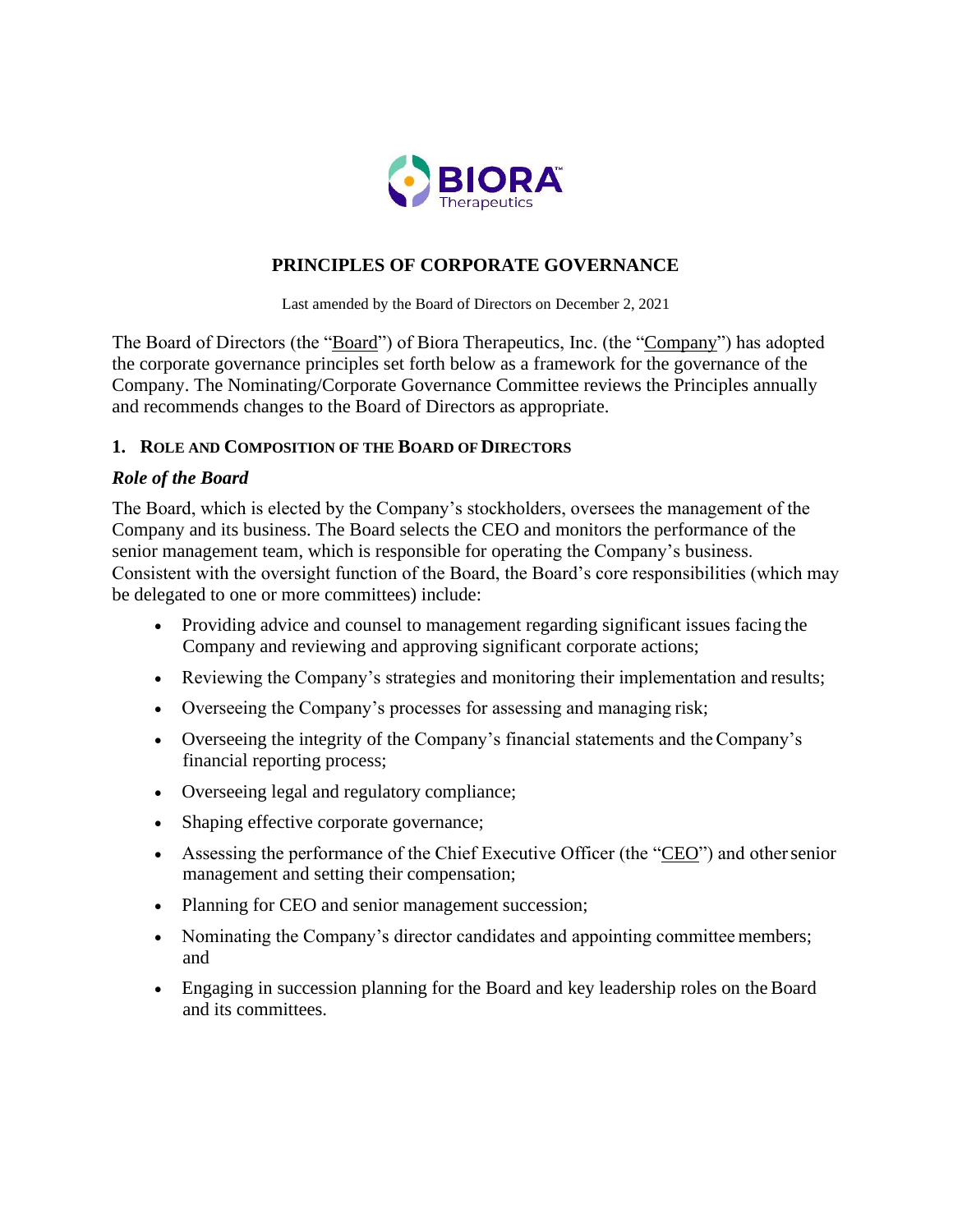# *Size, Composition and Membership Criteria*

The Board determines the appropriate size of the Board from time to time, within the range of three (3) to nine (9) directors specified in the Company's Certificate of Incorporation, as amended from time to time. A majority of the Board is made up of independent directors. An "independent" director is a director who meets The Nasdaq Stock Market LLC ("Nasdaq") definition of independence, as determined by the Board. The Board makes an affirmative determination regarding the independence of each director annually, based upon the recommendation of the Nominating/Corporate Governance Committee.

The Nominating/Corporate Governance Committee considers and makes recommendations to the Board regarding the size, structure, composition and functioning of the Board. In addition, the Nominating/Corporate Governance Committee is responsible for establishing and overseeing processes and procedures for the selection and nomination of directors, and for developing and recommending Board membership criteria to the Board for approval and periodically reviewing these criteria. The Nominating/Corporate Governance Committee evaluates the composition of the Board annually to assess the skills and experience that are currently represented on theBoard as a whole, and in individual directors, as well as the skills and experience that the Board may find valuable in the future. The Nominating/Corporate Governance Committee seeks to achieve a diversity of occupational and personal backgrounds on the Board.

The Nominating/Corporate Governance Committee reviews the qualifications of director candidates and incumbent directors in light of criteria determined by the Board and recommends the Company's candidates to the Board for election by the Company's stockholders at the annual meeting. The Committee also considers director candidates recommended by Company stockholders in accordance with the procedures set forth in the proxy statement.

# *Board Leadership*

The Board periodically reviews its leadership structure to evaluate whether the structure remains appropriate for the Company.

Currently, the roles of Chairman of the Board (the "Chairman") and CEO are separate and the Chairman is an independent director. At any time when the Chairman is not an independent director, the independent directors may appoint a non-management director to serve as the lead external director, or lead independent director if such external director is an independent director, for a period of at least one year. The responsibilities of any such lead external director or lead independent director may include: (a) presiding at meetings of the Board at which the Chairman is not present, including executive sessions of the non-management or independent directors; (b) approving information sent to the Board; (c) approving the agenda and schedule for Board meetings to provide that there is sufficient time for discussion of all agenda items; (d) serving as liaison between the Chairman and the non-management or independent directors; and (e) being available for consultation and communication with major stockholders upon request. The lead external director or lead independent director would also have the authority to call executive sessions of the non-management or independent directors.

# *Change in Principal Occupation*

When a director's principal occupation or business association changes substantially during the director's tenure on the Board, the director must submit an offer to resign for consideration by the Nominating/Corporate Governance Committee. The Nominating/Corporate Governance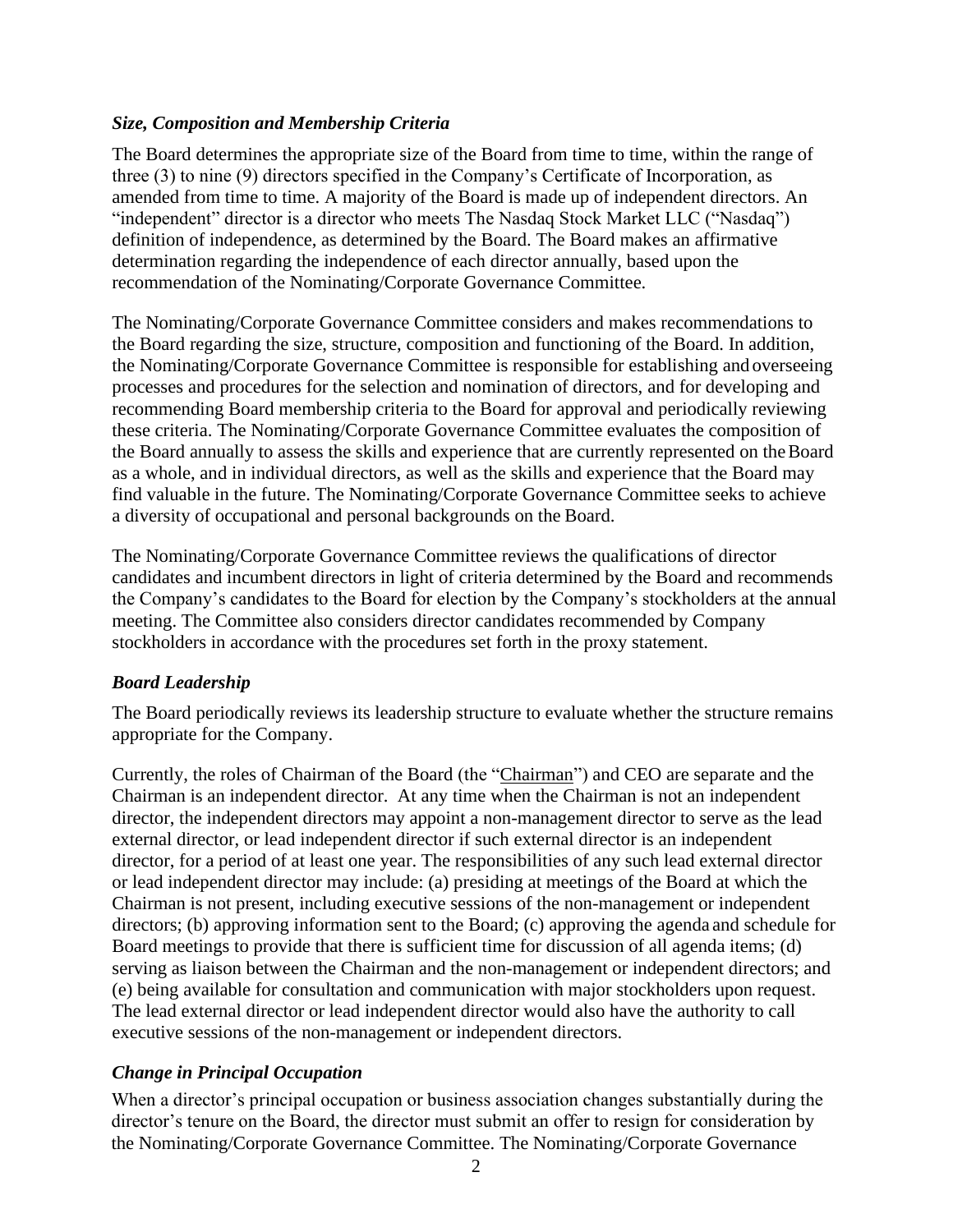Committee recommends to the Board the action, if any, to be taken with respect to the offer to resign.

#### *Service on Other Boards*

Ordinarily, directors may not serve on the boards of more than five public companies, including the Company's Board. Directors who are executive officers of public companies may not serve on the boards of more than one other public company, in addition to the Board. Service on the boards of subsidiary companies with no publicly traded stock (or that issue only debt), non-profit organizations and private companies is not included in this calculation. Moreover, if a director sits on several mutual fund boards within the same fund family, it will count as one board for purposes of this calculation.

In addition, directors should notify the Board and/or the chairperson of the Nominating/Corporate Governance Committee in advance of accepting an invitation to serve on the board of a public company.

### *Annual Election of Directors*

Each director stands for election by the Company's stockholders annually to serve until the next annual meeting of the Company's stockholders.

### **2. FUNCTIONING OF THE BOARD**

### *Agendas*

The Chairman establishes the agenda for each Board meeting. Agenda items that fall within the scope of responsibilities of a Board committee are reviewed with the chairperson of that committee. Directors are encouraged to suggest the inclusion of items on the agenda. Directors are also free to raise subjects at a Board meeting that are not on the agenda for that meeting.

### *Distribution and Review of Board Materials*

Board materials related to agenda items are provided to directors sufficiently in advance of Board meetings to allow directors to review and prepare for discussion of the items at the meeting. In some cases, due to timing or the sensitive nature of an issue, materials are presented only at the Board meeting.

### *Meetings*

The Board holds regularly scheduled meetings throughout the year and holds additionalmeetings as necessary to carry out its responsibilities. Directors are expected to attend Board meetings and meetings of the Board committees on which they serve.

### *Executive Sessions*

The non-management directors meet in executive session without management present at least quarterly, and, whenever a non-management director is not independent, the independent directors also meet in executive sessions regularly.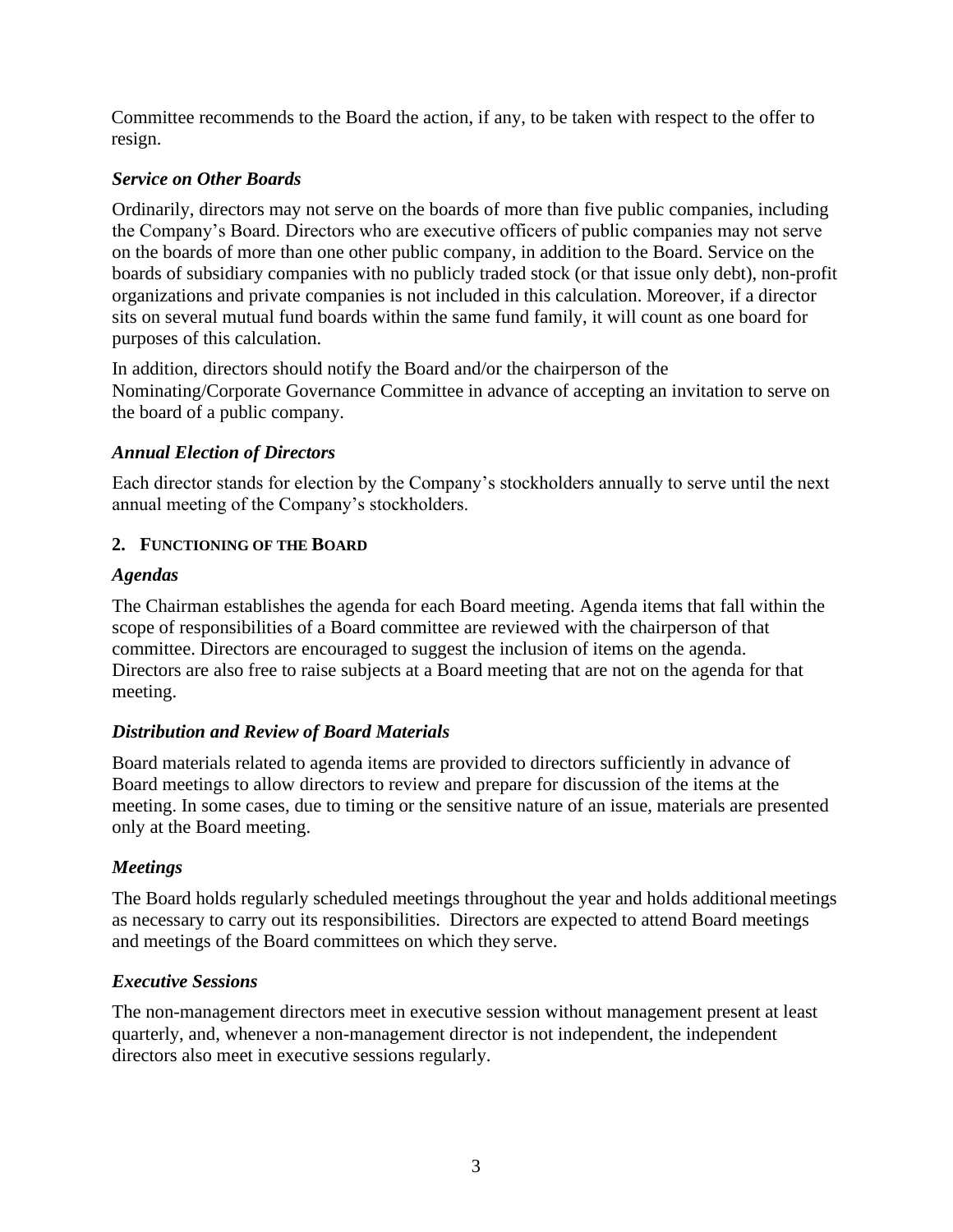# *Strategic Planning*

The Board reviews the Company's long-term strategic plan at least annually and monitors implementation of the strategic plan throughout the year.

# *Confidentiality*

Directors must protect and hold confidential all non-public information that comes to them, from whatever source, in their capacity as a director of the Company, unless disclosure is authorized or required by law. Proceedings and deliberations of the Board and its committees are confidential.

### *Attendance at Annual Meeting of Stockholders*

Directors are expected to attend the annual meeting of stockholders absent unusual circumstances.

### **3. STRUCTURE AND FUNCTIONING OF COMMITTEES**

#### *Number, Structure and Independence of Committees*

The Board has four standing committees: Audit, Nominating/Corporate Governance, Compensation and Science.

The Audit, Nominating/Corporate Governance, Compensation and Science Committees consist solely of independent directors, subject to applicable exceptions in accordance with Nasdaq and/or SEC rules. In addition, subject to such exceptions, directors who serve on the Audit Committee and the Compensation Committee must meet additional, heightened independence criteria applicable to directors serving on these committees under Nasdaq listing standards, subject to applicable exceptions in accordance with Nasdaq and/or SEC rules.

The Board may also establish and maintain other committees from time to time as it deems necessary and appropriate.

### *Assignment of Committee Members*

The Nominating/Corporate Governance Committee considers and makes recommendations to the Board regarding committee size, structure, composition and functioning. Committee members and chairpersons are recommended to the Board by the Nominating/Corporate Governance Committee and appointed by the full Board.

### *Responsibilities*

Each standing committee operates under a written charter that sets forth the purposes and responsibilities of the committee as well as qualifications for committee membership. Each standing committee assesses the adequacy of its charter annually and recommends changes to the Board as appropriate. All committees report regularly to the full Board with respect to their activities.

### *Meetings and Agendas*

The chairperson of each committee determines the frequency, length and agenda of the committee's meetings. Materials related to agenda items are provided to committee members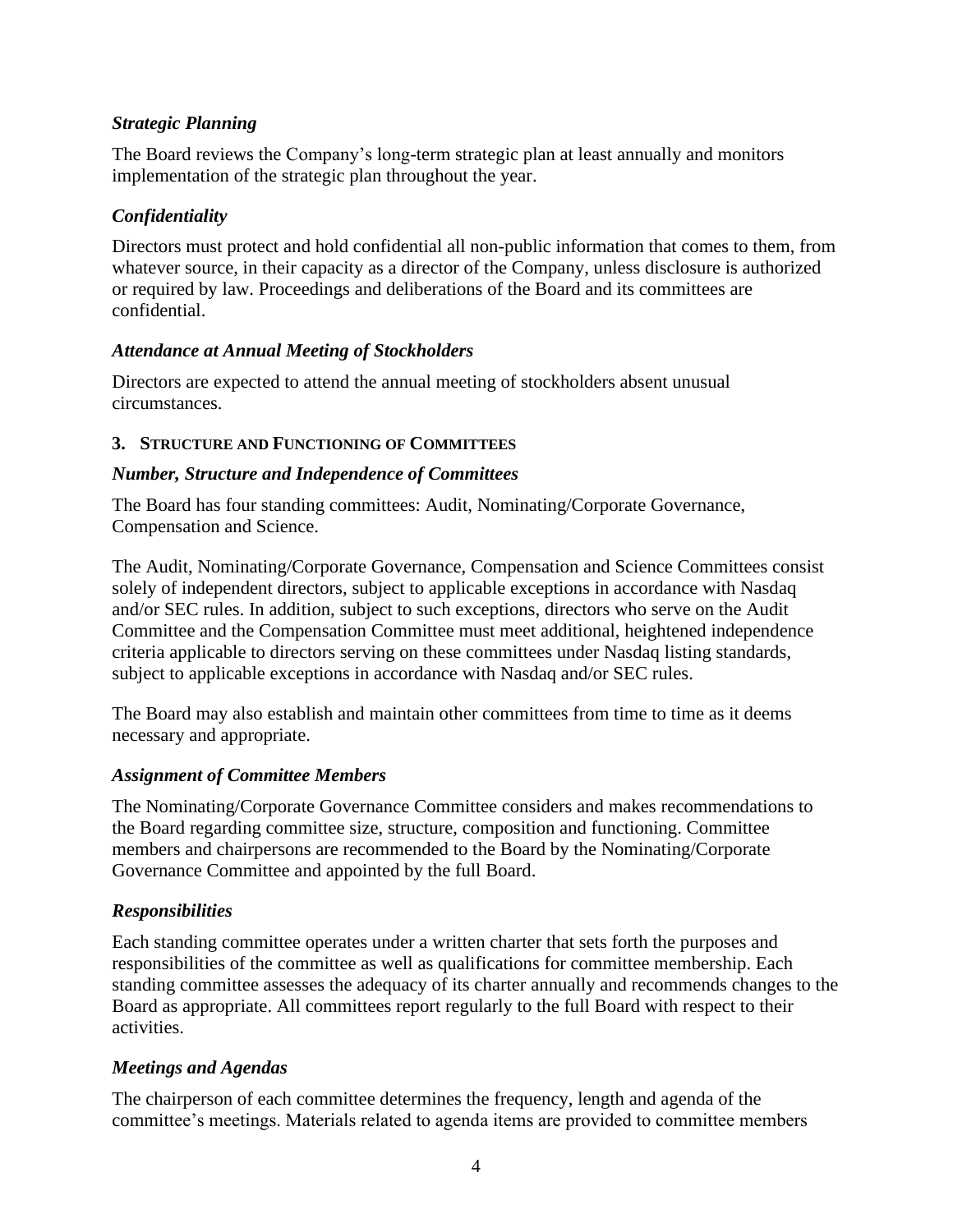sufficiently in advance of meetings where necessary to allow the members to review and prepare for discussion of the items at the meeting.

# **4. DIRECTOR ACCESS TO MANAGEMENT, EMPLOYEES AND ADVISERS**

At the invitation of the Board, members of senior management may attend Board meetings or portions of meetings for the purpose of presenting matters to the Board and participating in discussions. Directors also have full and free access to other members of management and to employees of the Company.

The Board has the authority to retain such outside counsel, experts and other advisers as it determines appropriate to assist it in the performance of its functions. Each of the Audit, Nominating/Corporate Governance, Compensation and Science Committees has similar authority to retain outside advisers as it determines appropriate to assist it in the performance of its functions.

# **5. DIRECTOR COMPENSATION**

The Compensation Committee annually reviews the compensation of directors. Director compensation is set by the Board based upon the recommendation of the Committee. Compensation consists of a combination of cash and equity. A substantial portion of director compensation is equity-based to assist in aligning directors' interests with the long-term interests of stockholders. Management directors do not receive compensation for service on the Board.

The Board believes that all non-management directors should be compensated for service as a director only by the Company and on the same basis as other Company directors in accordance with the Company's compensation program for non-management directors.

### **6. SUCCESSION PLANNING**

The Compensation Committee is responsible for oversight of succession planning for positions held by executive officers. At least annually, the Compensation Committee reviews with the Board succession planning and management development, including recommendations and evaluations of potential successors to fill positions held by executive officers. The succession planning process includes consideration of both ordinary course succession, in the event of planned promotions and retirements, and planning for situations where the CEO or another executive officer unexpectedly become unable to perform the duties of their positions.

# **7. FORMAL EVALUATION OF THE CEO**

The Compensation Committee is responsible for reviewing and approving corporate goals and objectives relevant to the compensation of the CEO, evaluating the CEO's performance against those goals, and recommending the CEO's compensation to the non-management directors for approval. Both the goals and the evaluation are submitted for consideration by the nonmanagement directors meeting in executive session. The results of the evaluation are shared with the CEO and used by the Compensation Committee in considering the CEO's compensation, which is approved by the non-management directors meeting in executive session.